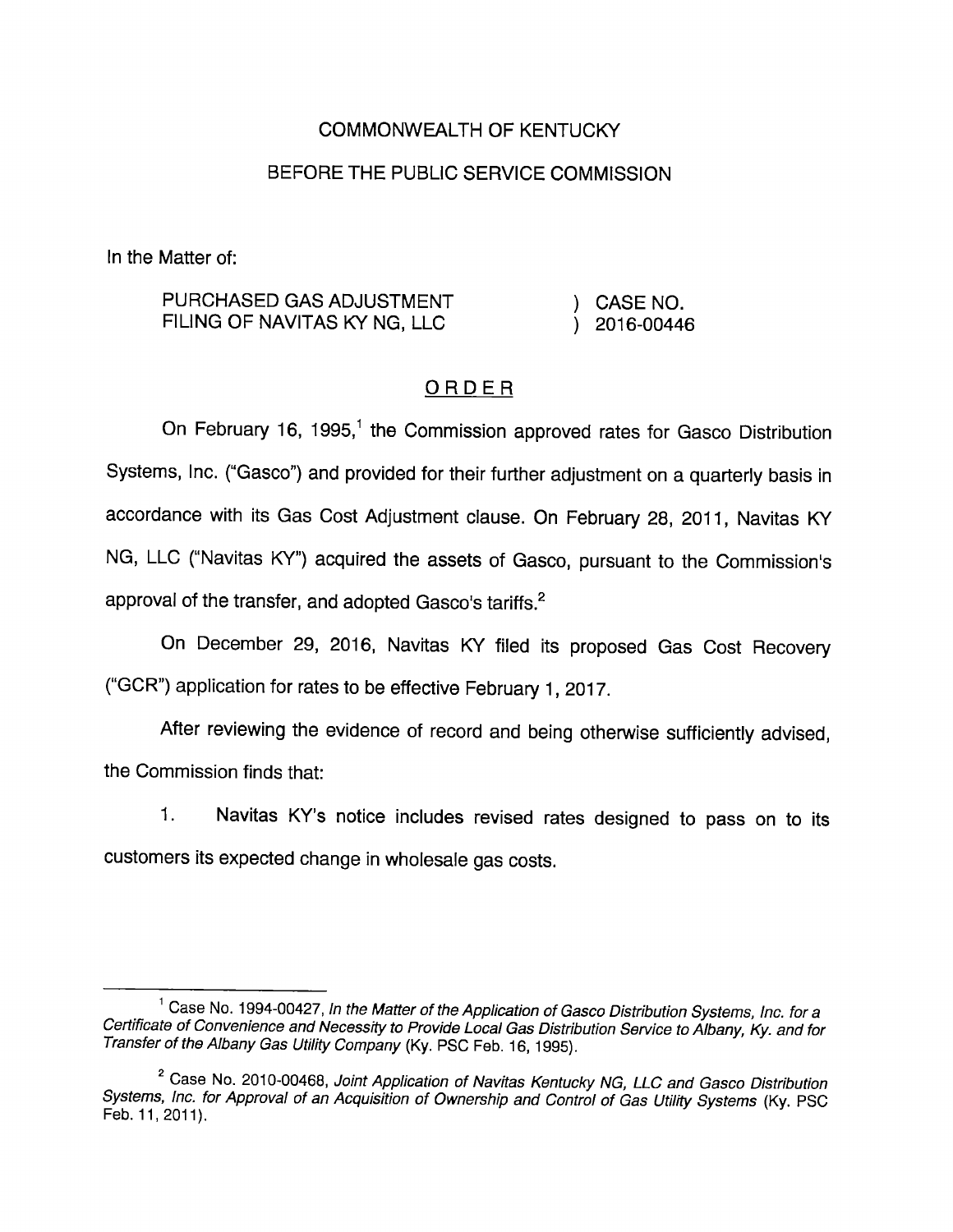2. Navitas KY's notice sets out an Expected Gas Cost ("EGG") of \$6.4717 per Met, which is an increase of \$.1847 per Mcf from its previous EGG of \$6.2870 per Mcf.

3. Navitas KY's notice sets out no current quarter Refund Adjustment.

4. Navitas KY's notice sets out a current quarter Actual Cost Adjustment ("ACA") of \$.0795 per Mcf. Due to a spreadsheet error, Navitas KY incorrectly set out a total AGA of \$.1522 per Mcf. Correcting this produces a total AGA of \$.1521 per Mcf, which is an increase of \$.0853 per Mcf from its previous total AGA of \$.0668 per Mcf.

5. Navitas KY's notice sets out a current quarter Balance Adjustment ("BA") of \$.0021 per Mcf. Navitas KY's total BA is (\$.4084) per Mcf, which is a decrease of \$.0599 per Mcf from its previous total BA of (\$.3485) per Mcf.

6. Navitas KY's corrected GGR rate is \$6.2154 per Mcf, which is an increase of \$.2101 per Mcf from its previous GGR rate of \$6.0053 per Mcf. Due to a spreadsheet error, Navitas KY erroneously set out a GCR of \$6.2155 per Mcf.

7. The rate set forth in the Appendix to this Order is fair, just, and reasonable, and should be approved for service rendered by Navitas KY on and after February 1, 2017.

IT IS THEREFORE ORDERED that:

1. The rate proposed by Navitas KY is denied.

2. The rate set forth in the Appendix to this Order is approved for service rendered by Navitas on and after February 1, 2017.

-2- Gase No. 2016-00446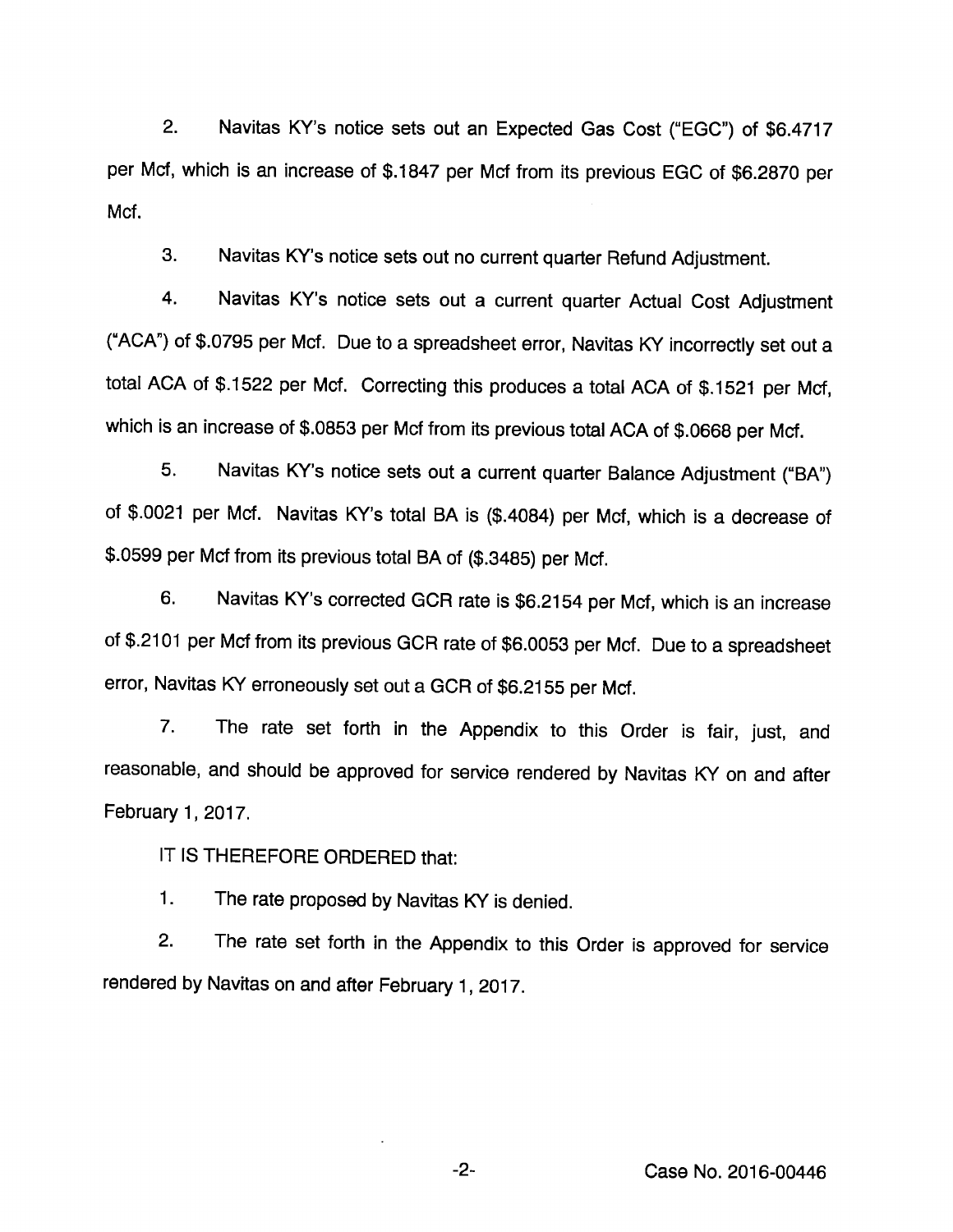3. Within 20 days of the date of this Order, Navitas KY shall file with this Commission, using the Commission's electronic Tariff Filing System, revised tariff sheets setting out the rate approved herein and reflecting that it was approved pursuant to this Order.

By the Commission



ATTEST:

P.

Executive Director

Case No. 2016-00446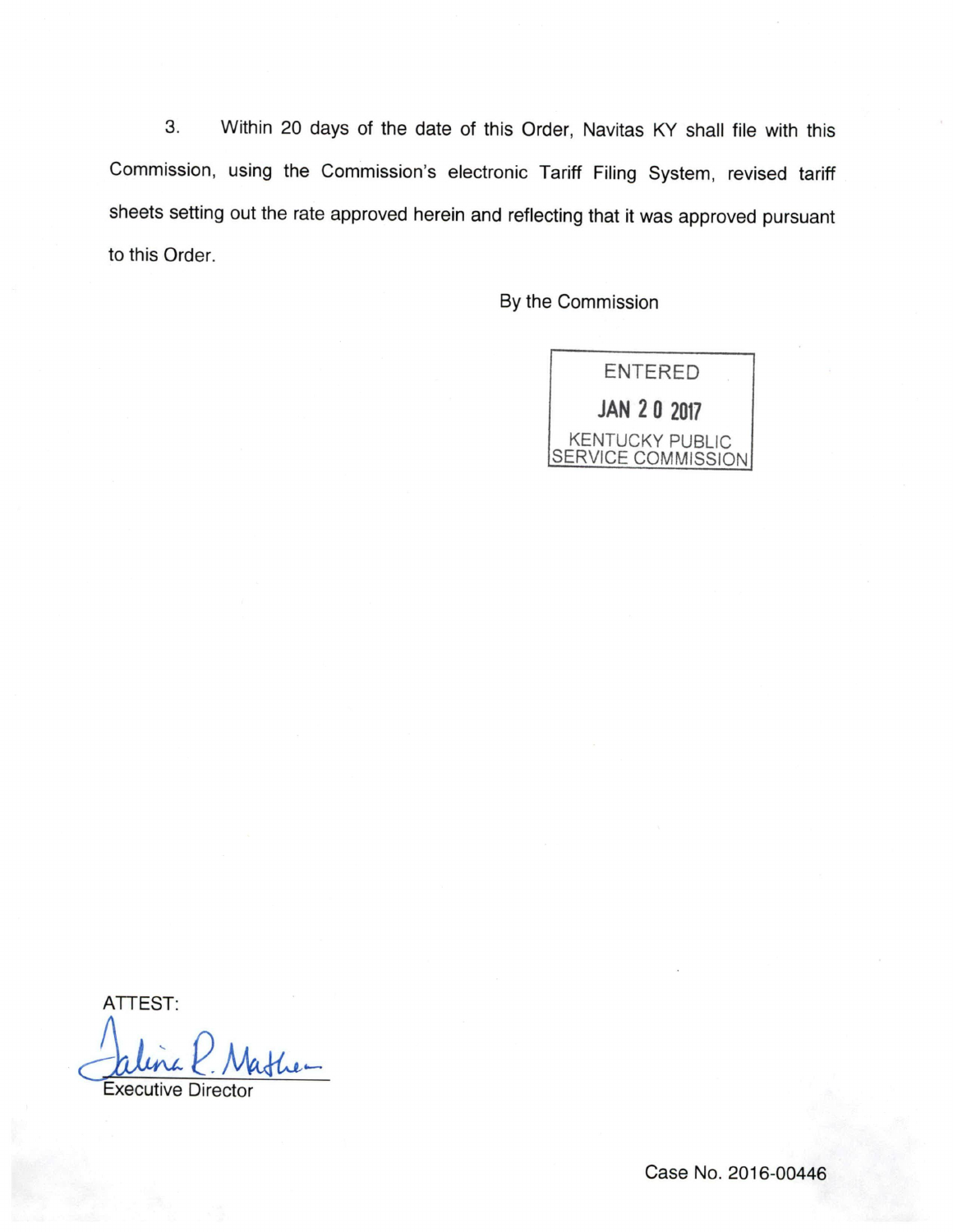#### APPENDIX

# APPENDIX TO AN ORDER OF THE KENTUCKY PUBLIC SERVICE COMMISSION IN CASE NO. 2016-00446 DATED JAN 20 2017

The following rates and charges are prescribed for the customers in the area served by Navitas KY NG, LLC. All other rates and charges not specifically mentioned herein shall remain the same as those in effect under authority of the Commission prior to the effective date of this Order.

# RATES per Mcf:

 $\epsilon$ 

|             | <b>Base Rate</b> | <b>Gas Cost</b><br>Recovery<br>Rate | Total     |
|-------------|------------------|-------------------------------------|-----------|
| Residential | \$4.62           | \$6.2154                            | \$10.8354 |
| Commercial  | \$3.62           | \$6.2154                            | \$9.8354  |